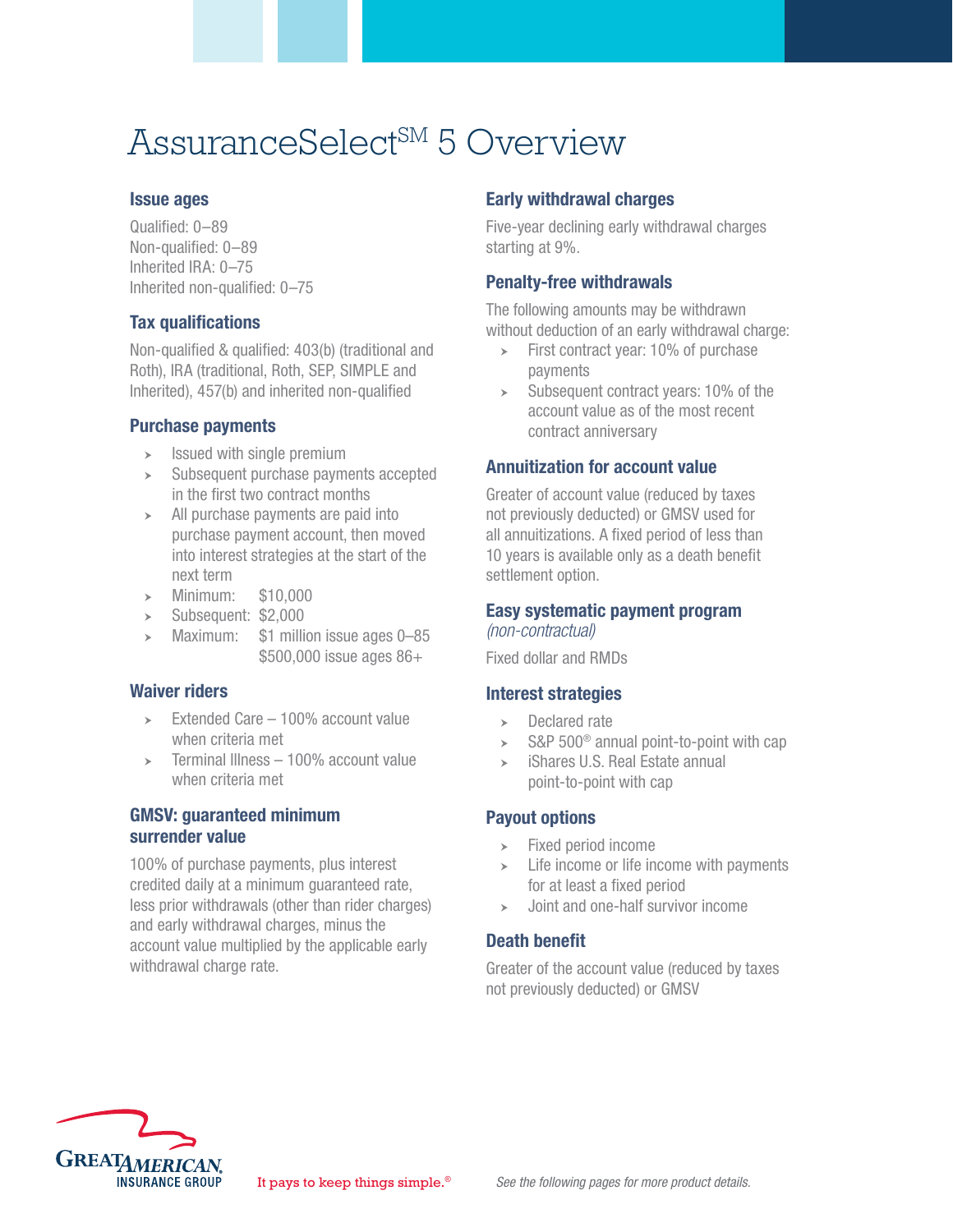| <b>Issue ages</b>                                      | 0-89 (qualified); 0-89 (non-qualified); 0-75 (inherited IRA); 0-75 (inherited non-qualified)<br>Issue age is the owner's age at last birthday. For joint owners, the oldest age will be used as the issue age. If the owner<br>is a non-natural person, the age of the eldest annuitant will be treated as the age of the owner for all purposes under<br>this contract.                                                                                                                                            |    |    |    |    |    |       |  |  |  |
|--------------------------------------------------------|---------------------------------------------------------------------------------------------------------------------------------------------------------------------------------------------------------------------------------------------------------------------------------------------------------------------------------------------------------------------------------------------------------------------------------------------------------------------------------------------------------------------|----|----|----|----|----|-------|--|--|--|
|                                                        | In Texas, contracts can only be issued up to age 86.                                                                                                                                                                                                                                                                                                                                                                                                                                                                |    |    |    |    |    |       |  |  |  |
| <b>Purchase</b><br>payments                            | This product accepts purchase payments during the first two contract months. Terms begin only on the 6th and 20th<br>of each month. Purchase payments are held in the purchase payment account and moved to the strategies at the<br>beginning of the next term. Additional purchase payments may have their own interest strategy terms.                                                                                                                                                                           |    |    |    |    |    |       |  |  |  |
|                                                        | Minimum: Initial purchase payment: \$10,000; additional purchase payments: \$2,000<br>Maximum: \$1 million for ages 0-85; \$500,000 for ages 86+                                                                                                                                                                                                                                                                                                                                                                    |    |    |    |    |    |       |  |  |  |
|                                                        | Maximums apply to the total purchase payments made to all annuities from the companies of Great American Insurance<br>Group with the same owners or the same annuitants.                                                                                                                                                                                                                                                                                                                                            |    |    |    |    |    |       |  |  |  |
| <b>Tax qualifications</b>                              | Non-qualified and qualified: 403(b) (traditional and Roth), IRA (traditional, Roth, SEP, SIMPLE and inherited), 457(b) and<br>inherited non-qualified                                                                                                                                                                                                                                                                                                                                                               |    |    |    |    |    |       |  |  |  |
| <b>Early withdrawal</b><br>charge                      | An early withdrawal charge is applied to full surrenders and withdrawals.                                                                                                                                                                                                                                                                                                                                                                                                                                           |    |    |    |    |    |       |  |  |  |
|                                                        | <b>Contract year</b>                                                                                                                                                                                                                                                                                                                                                                                                                                                                                                | 1  | 2  | 3  | 4  | 5  | $6+$  |  |  |  |
|                                                        | <b>Early withdrawal charge</b>                                                                                                                                                                                                                                                                                                                                                                                                                                                                                      | 9% | 8% | 7% | 6% | 5% | $0\%$ |  |  |  |
| surrender value<br><b>Free withdrawal</b><br>allowance | withdrawals (other than rider charges) and early withdrawal charges, minus the account value multiplied by the<br>applicable early withdrawal charge rate. The GMSV will not be less than the minimum values required by each state.<br>During the first contract year, 10% of purchase payments may be withdrawn without an early withdrawal charge.<br>After the first contract year, 10% of the account value as of the most recent contract anniversary may be withdrawn<br>without an early withdrawal charge. |    |    |    |    |    |       |  |  |  |
| <b>Withdrawals</b>                                     | Withdrawals are allowed any time prior to the annuity payout initiation date. All withdrawals are subject to IRS<br>regulations and early withdrawal charges. Withdrawals will be taken first from the purchase payment account, then<br>from the declared rate strategy, then proportionally from the other indexed interest strategy(ies) with the shortest term.<br>Minimum withdrawal: \$500; Minimum account value following withdrawal: \$5,000                                                               |    |    |    |    |    |       |  |  |  |
| <b>Terminal illness</b><br>waiver rider                | Provided that the diagnosis is rendered more than one year after the contract effective date, up to 100% of the account<br>value can be withdrawn without deduction of an early withdrawal charge if the owner or joint owner is diagnosed by a<br>physician as having a terminal illness with a prognosis of 12 months or less. This waiver may be used only once. Not<br>available in Massachusetts.                                                                                                              |    |    |    |    |    |       |  |  |  |
| <b>Extended care</b><br>waiver rider                   | To help ease the strain of certain unforeseen events, an extended care waiver is available for no additional charge. If the<br>owner is confined to a nursing home or other long-term care facility after the completion of the first contract year for at<br>least 90 consecutive days, early withdrawal charges may be waived on withdrawals up to a full surrender. Not available<br>in Massachusetts.                                                                                                           |    |    |    |    |    |       |  |  |  |
|                                                        | In California, the Extended Care Waiver Rider has been replaced with the Waiver of Early Withdrawal Charges for Facility<br>Care or Home Care or Community-Based Services Rider, which provides for a waiver of early withdrawal charges under<br>an expanded variety of circumstances.                                                                                                                                                                                                                             |    |    |    |    |    |       |  |  |  |
| <b>Interest strategies</b>                             | Upon issue, the owner selects from two types of interest strategies: a declared rate strategy and an indexed strategy.                                                                                                                                                                                                                                                                                                                                                                                              |    |    |    |    |    |       |  |  |  |
|                                                        | At the end of each term of a given interest strategy, the ending value of the interest strategy will be applied to a new term<br>of that same interest strategy. However, the owner may reallocate the ending values of the interest strategies for that<br>term among the available interest strategies by submitting a strategy selection form on or before the last day of the term.                                                                                                                             |    |    |    |    |    |       |  |  |  |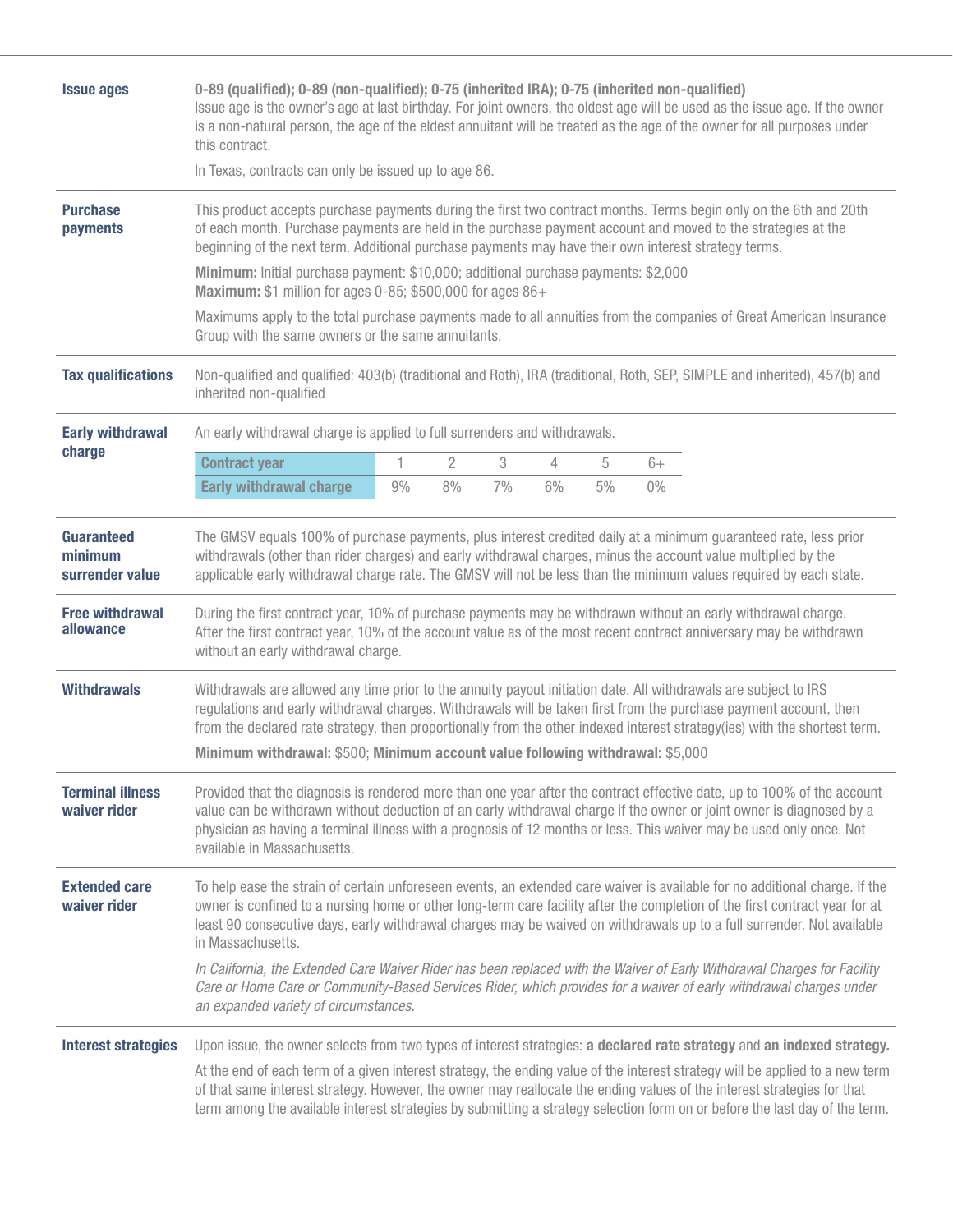| <b>Interest rates</b>                                                   | Purchase payment account interest rate: Interest is credited daily on amounts held in the purchase payment account<br>at the GMSV rate set out on the contract specifications page.                                                                                                                                                                                                                                                                                                                                                                                            |  |  |  |  |  |  |  |  |  |
|-------------------------------------------------------------------------|--------------------------------------------------------------------------------------------------------------------------------------------------------------------------------------------------------------------------------------------------------------------------------------------------------------------------------------------------------------------------------------------------------------------------------------------------------------------------------------------------------------------------------------------------------------------------------|--|--|--|--|--|--|--|--|--|
|                                                                         | Declared interest rate: Interest is credited daily on amounts held under a declared rate strategy based on the<br>applicable declared interest rate. The current declared interest rate will not change during the strategy's term and is<br>guaranteed to never be below the guaranteed declared rate for any subsequent terms. The guaranteed declared rate is<br>set out in the interest strategy endorsement. Current declared interest rates and guaranteed declared rates may vary by<br>state; please refer to the current interest rate chart.                         |  |  |  |  |  |  |  |  |  |
|                                                                         | Indexed interest rate: An indexed interest rate is determined, in part, by the performance of the S&P 500 <sup>®</sup> or the<br>shares of the iShares U.S. Real Estate ETF. Indexed interest is credited only on the last day of each term. Indexed<br>strategies include:                                                                                                                                                                                                                                                                                                    |  |  |  |  |  |  |  |  |  |
|                                                                         | S&P 500 <sup>®</sup> annual point-to-point with cap<br>$\geq$<br>iShares U.S. Real Estate annual point-to-point with cap<br>$\rightarrow$                                                                                                                                                                                                                                                                                                                                                                                                                                      |  |  |  |  |  |  |  |  |  |
|                                                                         | Point-to-point indexed strategy: The indexed interest rate for a term is determined by comparing the index value or<br>share price on the last day of that term to the value or price on the first day of that term. The indexed interest rate for<br>that term equals the index change, up to the cap. The indexed interest rate will never be less than 0%.                                                                                                                                                                                                                  |  |  |  |  |  |  |  |  |  |
|                                                                         | Strategies may not be available in all states.                                                                                                                                                                                                                                                                                                                                                                                                                                                                                                                                 |  |  |  |  |  |  |  |  |  |
| <b>Account value</b>                                                    | The account value equals the sum of the following values:                                                                                                                                                                                                                                                                                                                                                                                                                                                                                                                      |  |  |  |  |  |  |  |  |  |
|                                                                         | Purchase payment account value: The purchase payment account value is equal to purchase payments received<br>since the last interest strategy application date, minus the premium tax or other tax that may apply to such purchase<br>payments, minus the amount needed to pay for each withdrawal taken from the purchase payment account since the<br>last interest strategy application date, minus charges taken from the purchase payment account since the last interest<br>strategy application date, plus interest earned daily on the purchase payment account value. |  |  |  |  |  |  |  |  |  |
|                                                                         | Interest strategy value: The interest strategy value is equal to the amount applied to that interest strategy for the<br>current term, minus the amount needed to pay for each withdrawal taken from that interest strategy during the current<br>term, minus charges taken from that interest strategy during the current term, and plus interest, if any, earned on that<br>interest strategy for the current term.                                                                                                                                                          |  |  |  |  |  |  |  |  |  |
| <b>Surrender value</b>                                                  | The surrender value equals the greater of the the account value, reduced by charges not previously deducted, and minus<br>the early withdrawal charge that would apply on a surrender; or the GMSV.                                                                                                                                                                                                                                                                                                                                                                            |  |  |  |  |  |  |  |  |  |
| <b>Payout options</b>                                                   | The following options are available: fixed period income, life income or life income with payments for at least a fixed<br>period, or joint and one-half survivor income.                                                                                                                                                                                                                                                                                                                                                                                                      |  |  |  |  |  |  |  |  |  |
| <b>Ownership</b>                                                        | Owner and annuitant must be the same on qualified contracts. Joint owners are allowed only on non-qualified contracts.<br>Trusts and corporations are allowed as owners.                                                                                                                                                                                                                                                                                                                                                                                                       |  |  |  |  |  |  |  |  |  |
| <b>Death benefit</b>                                                    | The greater of the account value, reduced by charges not previously deducted, and reduced by premium tax or other<br>taxes not previously deducted; or the GMSV.                                                                                                                                                                                                                                                                                                                                                                                                               |  |  |  |  |  |  |  |  |  |
| <b>Easy systematic</b><br>payment (ESP)<br>program<br>(non-contractual) | The fixed dollar and life distribution options are available. Refer to the Terms and Conditions section of the applicable<br>ESP program election agreement form for eligibility requirements. ESP payments reduce the amount available under the<br>free withdrawal allowance. Please note indexed interest is credited only at the end of a term; amounts withdrawn before<br>the end of a term will not earn any indexed interest.                                                                                                                                          |  |  |  |  |  |  |  |  |  |
| <b>State variations</b>                                                 | Texas: Contracts can only be issued up to age 86. In addition, an early withdrawal charge is applied to surrenders and<br>withdrawals for the first five contract years.                                                                                                                                                                                                                                                                                                                                                                                                       |  |  |  |  |  |  |  |  |  |
|                                                                         | 1<br>2<br>3<br><b>Contract year</b><br>4<br>5<br>$6+$                                                                                                                                                                                                                                                                                                                                                                                                                                                                                                                          |  |  |  |  |  |  |  |  |  |
|                                                                         | <b>Early withdrawal charge</b><br>9%<br>8%<br>7%<br>6%<br>4%<br>$0\%$                                                                                                                                                                                                                                                                                                                                                                                                                                                                                                          |  |  |  |  |  |  |  |  |  |